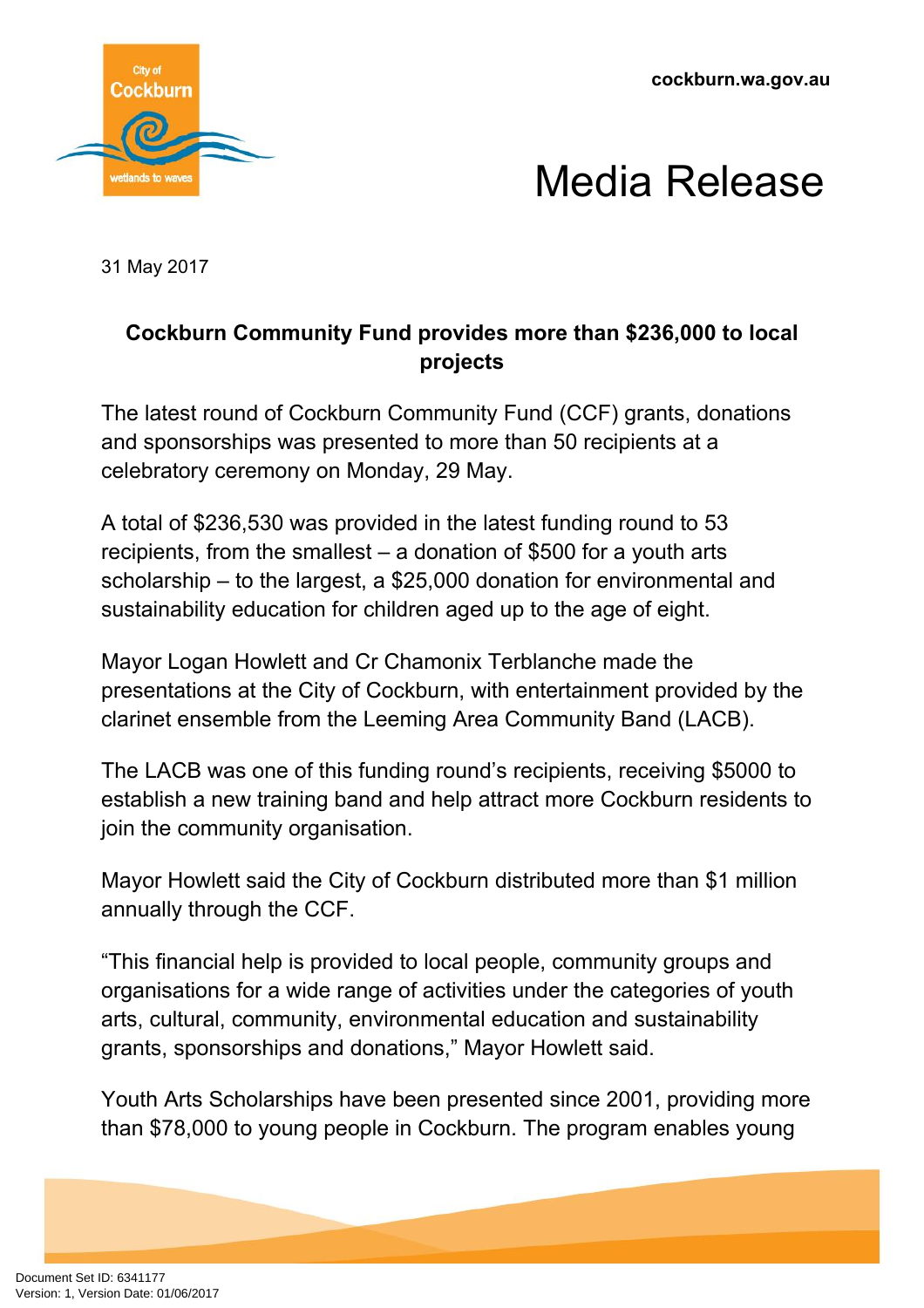

people to participate in art and cultural activities of significance and to undertake further study in relation to their particular talent.

Many recipients of a Youth Art Scholarship have travelled internationally to attend specialist schools, tertiary institutions or master classes.

Cultural Grants have benefitted the community for the past 19 years, with more than \$193,000 encouraging local arts and cultural activity to recognise Cockburn's cultural diversity.

Projects have included multicultural festivals, heritage and photographic projects, youth performances, creative workshops and exhibitions.

Over the past six years, Sustainability Grants have supported a diverse range of projects that encourage locals to care for our planet and build strong communities.

These unique grants are available to collective households, small businesses, schools and community groups with an ecological ethos. Successful projects have included bush tucker gardens, sustainable gardens and verges, and revegetation projects.

Over the past 22 years, the Community Grants Program has helped numerous local groups make a real difference, with the Council distributing almost \$1.4 million.

The City's Donations program was established to support local benevolent not-for-profit organisations as they strive to cope with the financial burden of day-to-day running costs.

Over the past seven years, Council has donated more than \$1 million to this cause.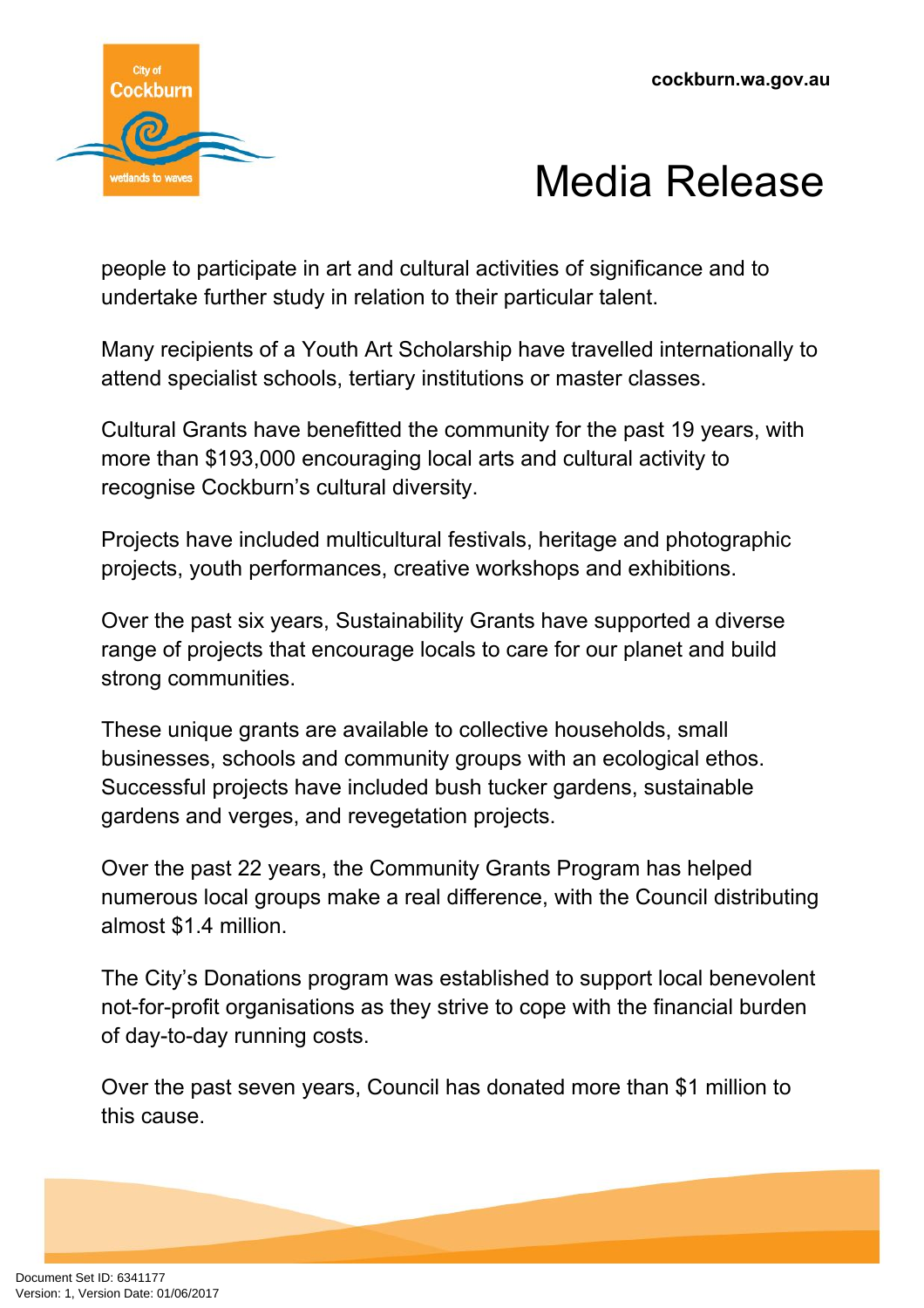

The Sponsorship Funding Program was introduced in 2008 to answer requests for sponsorship from community groups, commercial enterprises and individuals, for a wide range of projects, activities and events.

Environmental Education Grants for Schools help fund workshops, activities or presentations delivered and facilitated by professional environmental educators.

These opportunities align with the City's four broad environmental education themes including Biodiversity, Climate Change, Resource Use and Liveable Communities.

*Picture Caption: Members of the Leeming Area Community Band Clarinet Ensemble perform at the Grants and Donations presentation ceremony at the City of Cockburn.*

**Recipients:**

**YOUTH ART SCHOLARSHIPS**

**Emilee Blake \$500**

Towards the costs of travelling to the USA to attend the Houston Ballet Company Summer School.

# **Emily Rooney \$500**

Towards the costs of travelling to South Australia to participate in the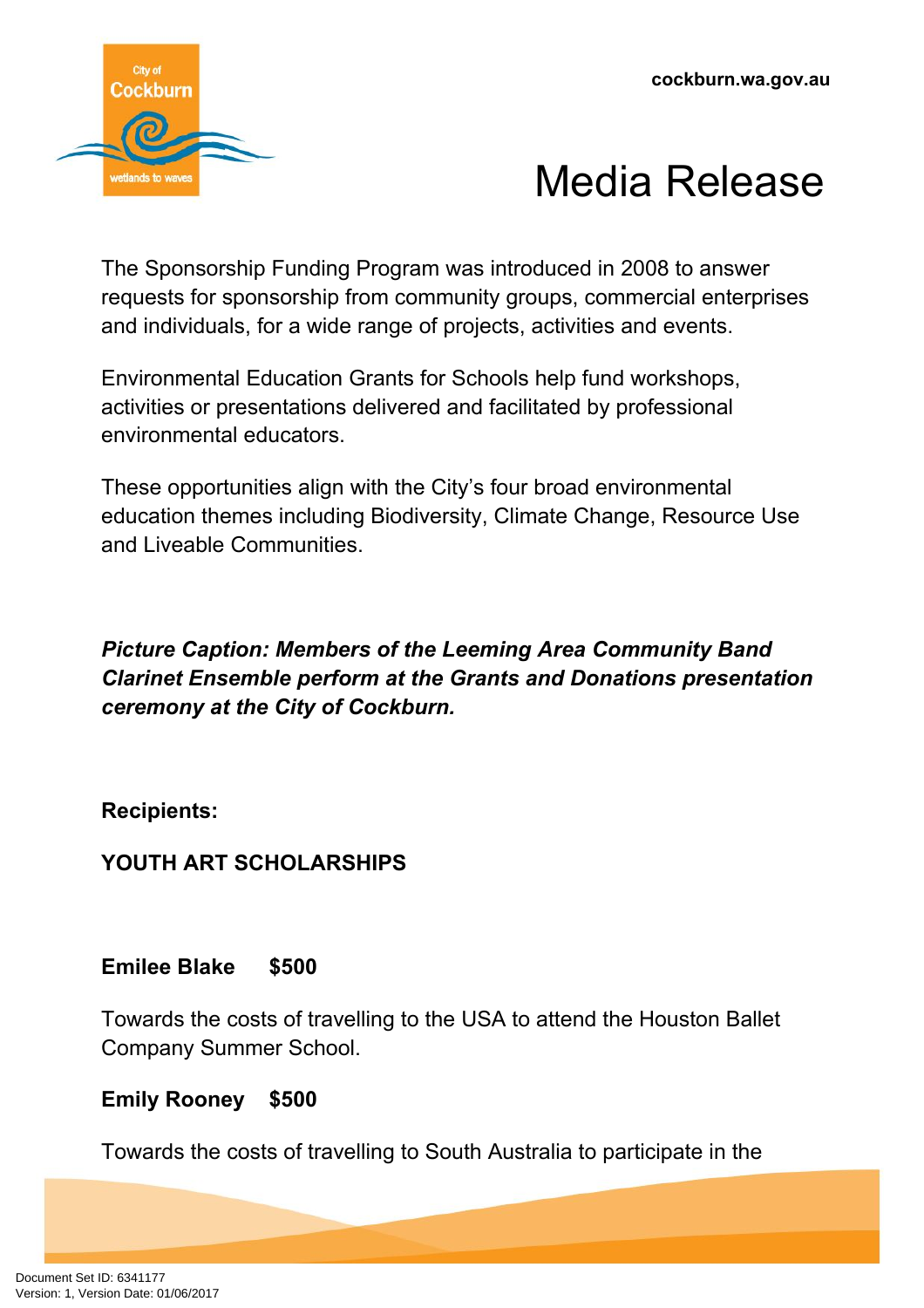



National Irish Dance championships in Adelaide.

# **CULTURAL GRANTS**

## **WA Samoa Association \$4,000**

Towards the "Samoa Independence Day" event celebrating Samoa's independence from New Zealand. This event will be held in June at Success Regional Sports Facility.

## **Free Spirit Dance Community \$1,500**

Towards a "Myths and Legends Festival" of dance, movement and cultural experiences. This will be held in September at Perth Waldorf School in Bibra Lake.

#### *Brady Street Music \$3,690*

Towards the "Fusion Project", a program to provide more low cost, subsidised community music programs especially for youth.

## **Spearwood Dalmatinac Sports and Community Club \$4,090**

Towards the "Freedom of Speech – Voices of the Women" project capturing and preserving the stories of local migrant women.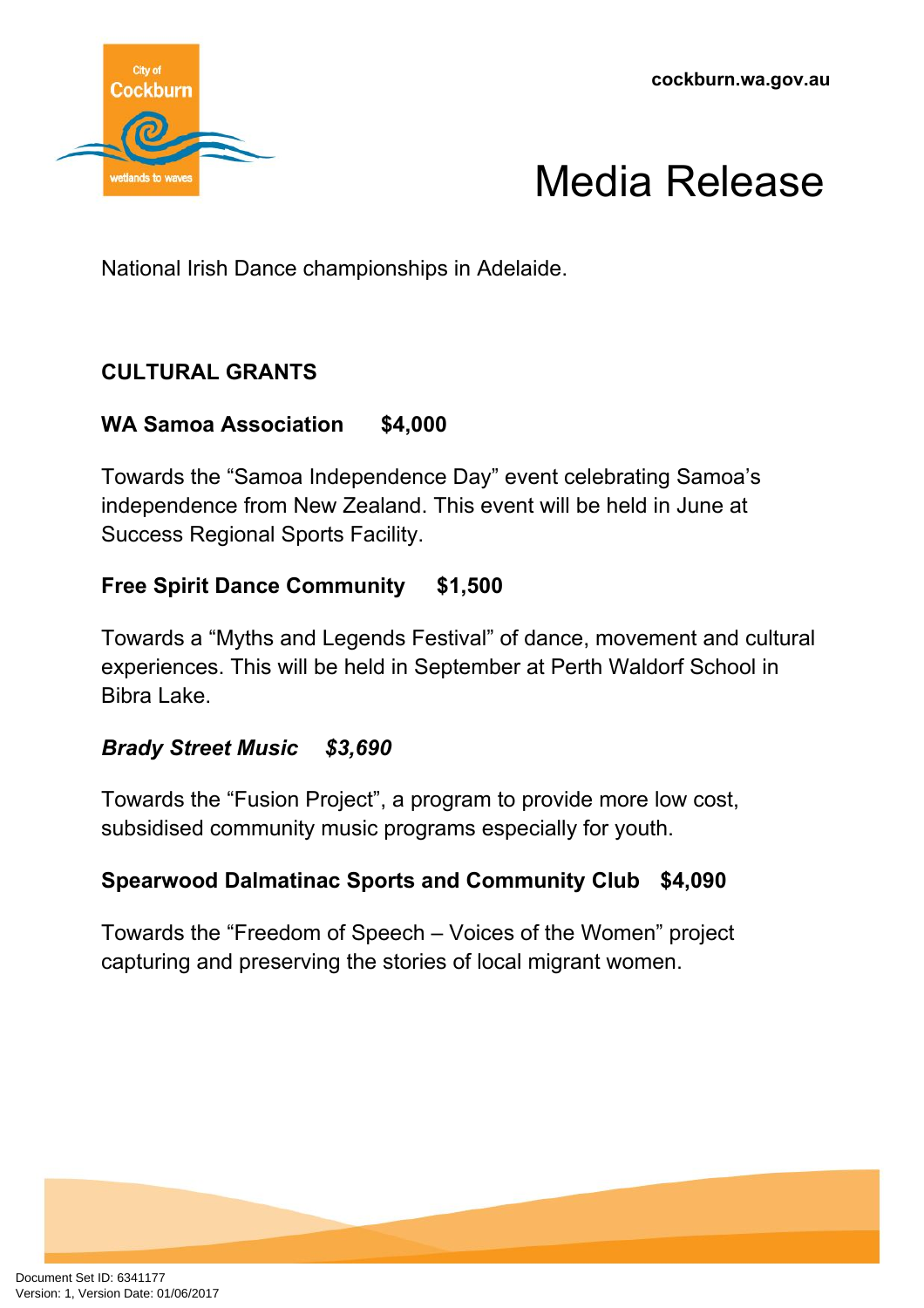



## **SUSTAINABILITY GRANTS**

## **Harvest Lakes Residents Association \$3513.70**

Towards the fifth year of the "Lake in Harmony" community project which aims to improve the water quality in Harmony Lake while providing a sustainable habitat for wildlife.

#### **Sofie De Meyer \$2,000**

To transform the verges of three households into a native and bush tucker garden as a demonstration and encouragement to adjacent households.

#### **Perth Waldorf School \$828**

To revegetate, rehabilitate and protect a large but degraded bushland remnant to help restore the wonderful bush environment and conserve habitat for quenda, birds and other native wildlife.

## **Assisting Your Life to Achieve (AYLA) \$3,636**

For a Community Shopping Bag program designed to reduce plastic bag use by making free cloth bags available at supermarkets. These cloth bags are made from the "not so perfect" clothing donations from their op shop.

## **South Lake Ottey Family & Neighbourhood Centre \$1,770**

For a Noongar Bush Tucker Garden program to plant and preserve a bush tucker garden at the centre and teach others how to do this in their garden.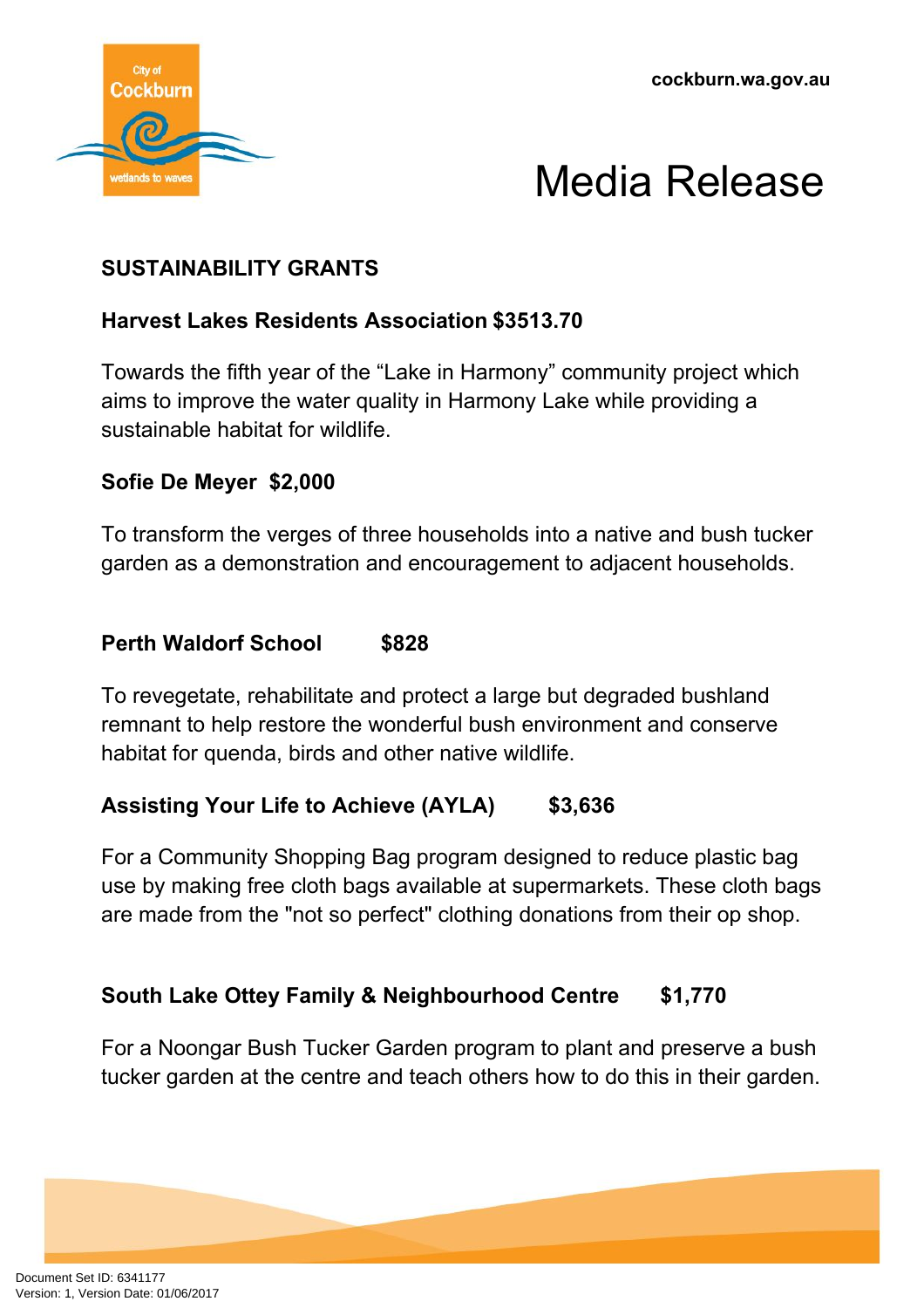



## **Spearwood Alternative School \$4,000**

To build a greenhouse set-up with work benches and reticulation for ongoing propagation of native trees for use in community revegetation projects and education.

## **Hamilton Hill Community Group \$1,450**

Towards the "6163 Soup project" with a micro-granting and crowdfunding dinner designed to create opportunities for creative individuals and groups in Hamilton Hill.

#### **Friends of North Lake Community Group \$1,000**

Continued rehabilitation & revegetation of a section of James Patterson Park with Indigenous plants including weed control and watering as needed over the next 12 months.

## **Serena Lee Family Day Care \$750**

Setting up a water wise garden and nature play area to support education and awareness about the environment and sustainability by promoting a philosophy of mindfulness towards the way we use and consume water.

#### **Millennium Kids**

#### **\$4,000**

To conduct a one-day workshop series to consult with local young people about the future of the Beeliar Wetland and Roe 8 precinct and deliver a report to the City of Cockburn and other stakeholders.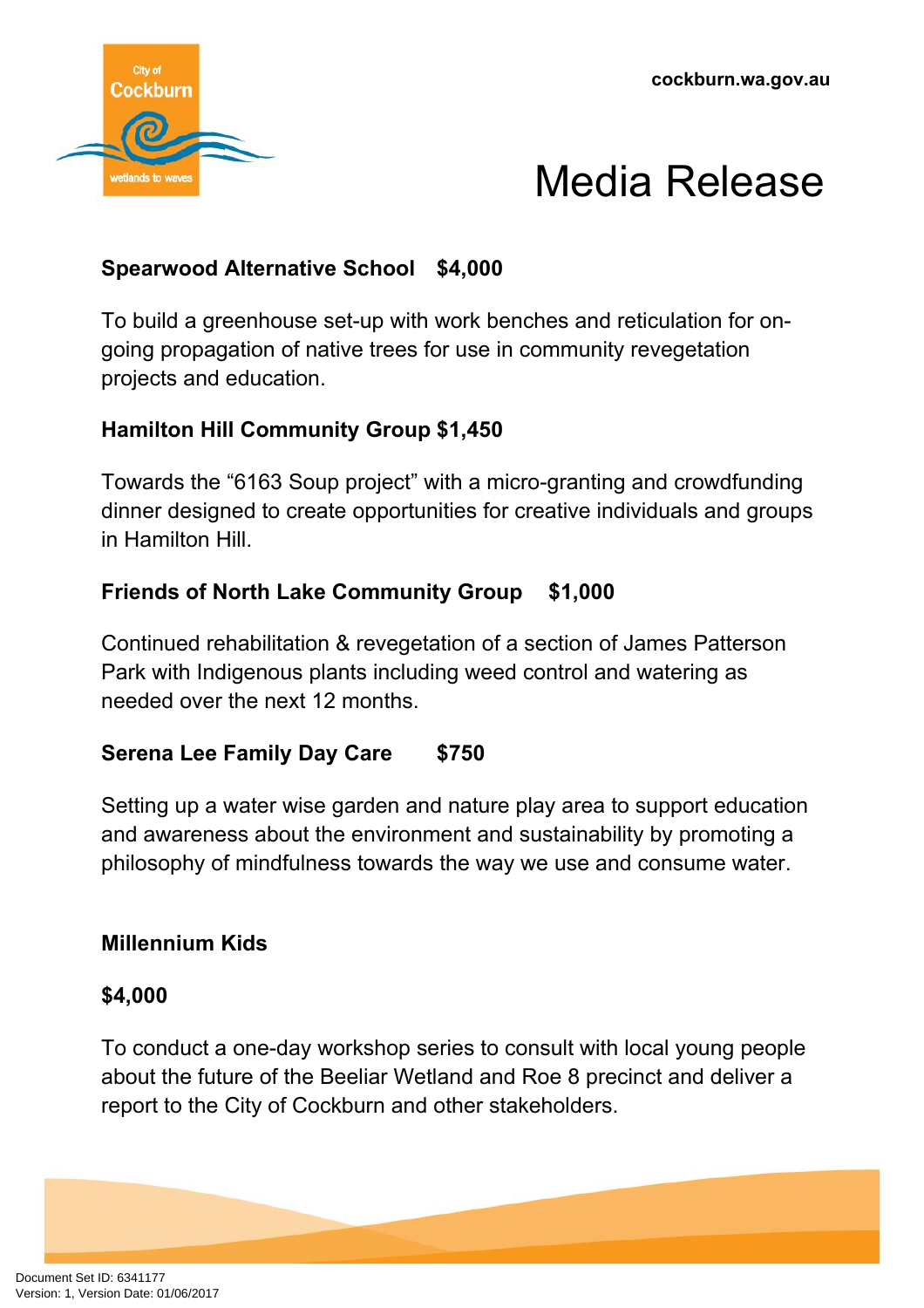



## **Hamilton Hill Community Group & The Forever Project \$3,750**

For a half-day, sustainably catered community event "Climate Resilient Front Verge Demonstration and Workshop Project" to inspire and empower local residents with the theory and practical know-how to effectively install their own sustainable verge.

## **East Hamilton Hill Primary School P&C \$3991.67**

To create a bird and bat friendly native garden with a range of appropriate native seedlings and bat and bird boxes.

#### **Bibra Lake Primary School\$1,500**

To revitalize a sustainability garden program running at the school with provision of reticulation and hay bales.

#### **St Jerome's Primary School \$3766.13**

To revegetate a section of the oval with native plants and trees that encourage wildlife and upgrade the Pre-primary and Year 2 vegie gardens.

## **DONATIONS**

## **Hamilton Hill YouthCARE Council \$9,000**

This donation goes towards maintaining a chaplaincy service at Hamilton Hill Senior High School.

## **Second Harvest \$18,000**

Second Harvest assists Cockburn families and community members with emergency food relief through operations at their new community centre,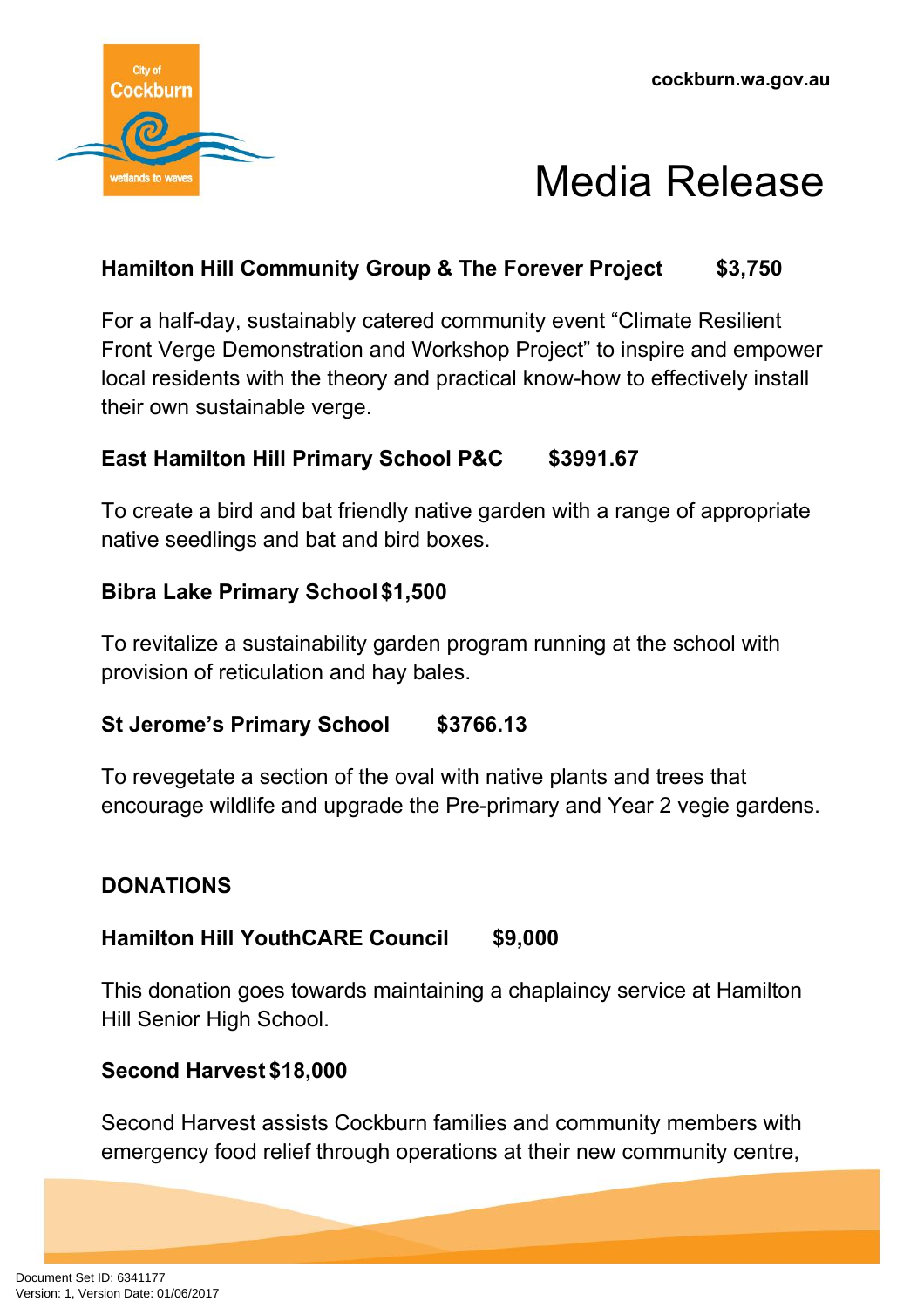



op shop and several affiliated low-cost food outlets run by public welfare and church organisations.

# **Port Community High School \$20,000**

This donation continues to support a full-time chaplain to run a dynamic sports program.

## **Business Foundations \$10,000**

This donation assists Business Foundations to provide enterprise and business development services to the Cockburn business community.

#### **Friends of the Community \$2,000**

Friends of the Community assist in providing resources to community groups and fundraising to give back to the community. This donation will assist in the running of the organisation and its 40 volunteers.

## **South Lake Ottey Family & Neighbourhood Centre \$10,000**

To support the diverse family and community programs and outreach activities the centre provides for the community.

## **Black Swan Health Limited\$15,000**

This donation assists with the costs of operating the "Freo Street Doctor" service in Cockburn. Freo Street Doctor is a free and visible, easily accessible, culturally appropriate and non-judgmental, accredited, mobile medical service that provides treatment to disadvantaged, marginalised and at-risk community members.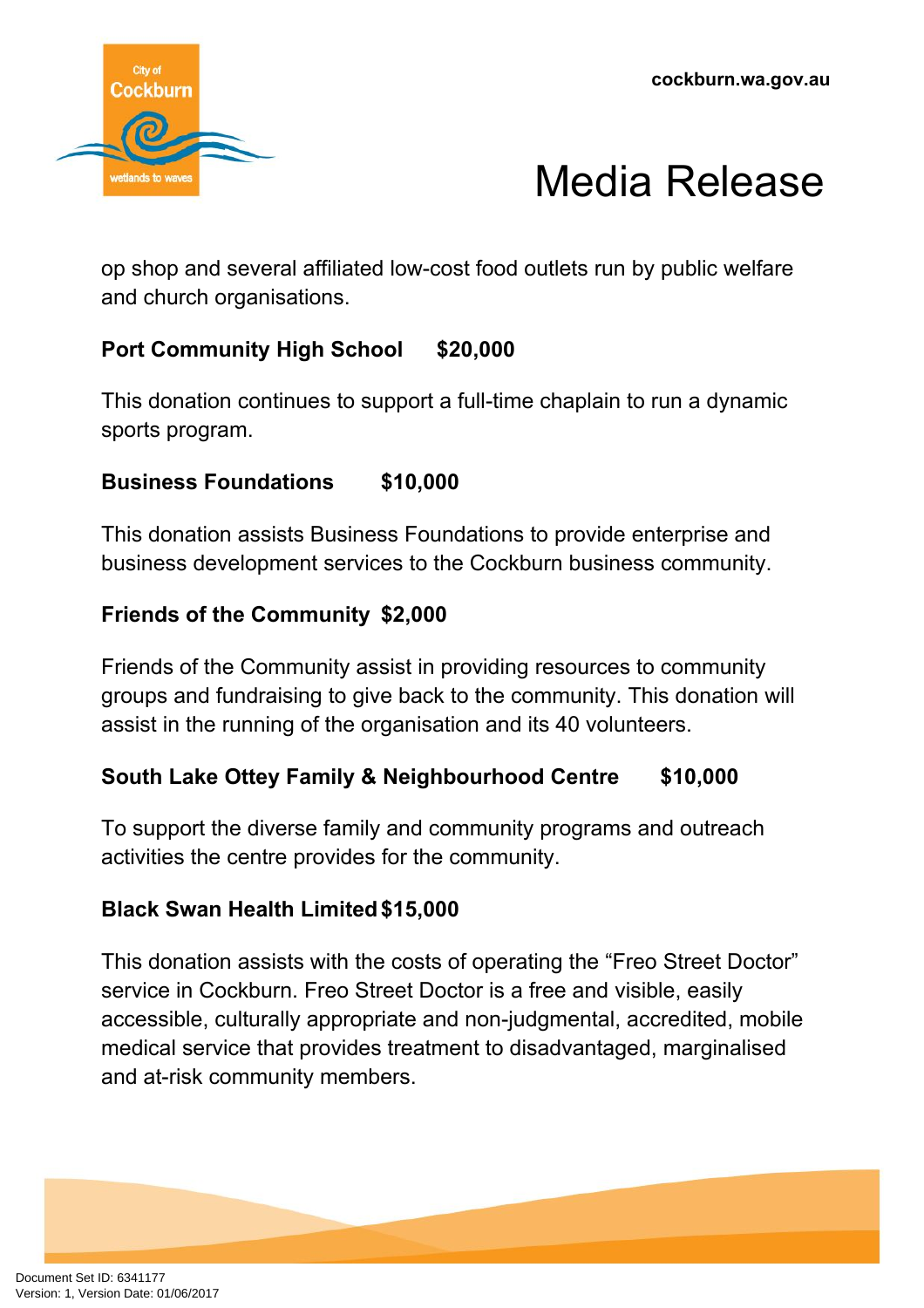



## **Little Green Steps WA \$25,000**

Towards a partnership agreement to support early childhood services to promote environmental and sustainability education to children aged 0-8 years. Through provision of workshops, information and connecting educators with resources, this supports sustainability education and actions that have environmental, social and economic benefits in the short and longer term.

#### **SPONSORSHIP**

#### **Harry Perkins Institute of Medical Research \$5,000**

Sponsorship of the "Official Lunch Stop" at Coogee Beach Reserve during the two-day, 200-kilometre "MACA Ride to Conquer Cancer" cycling fundraising event in October.

#### **Melville Cockburn Chamber of Commerce \$20,000**

Partnership Sponsorship which enables the MCCC to provide opportunities to business through networking, workshops and events to promote building of relationships and to encourage business growth and development.

#### **Western Australian Figure Skating Club \$4,800**

Sponsorship of the Western Australian Figure Skating Development Camp and Winter Spectacular Showcase Performance at Cockburn Ice Arena in June.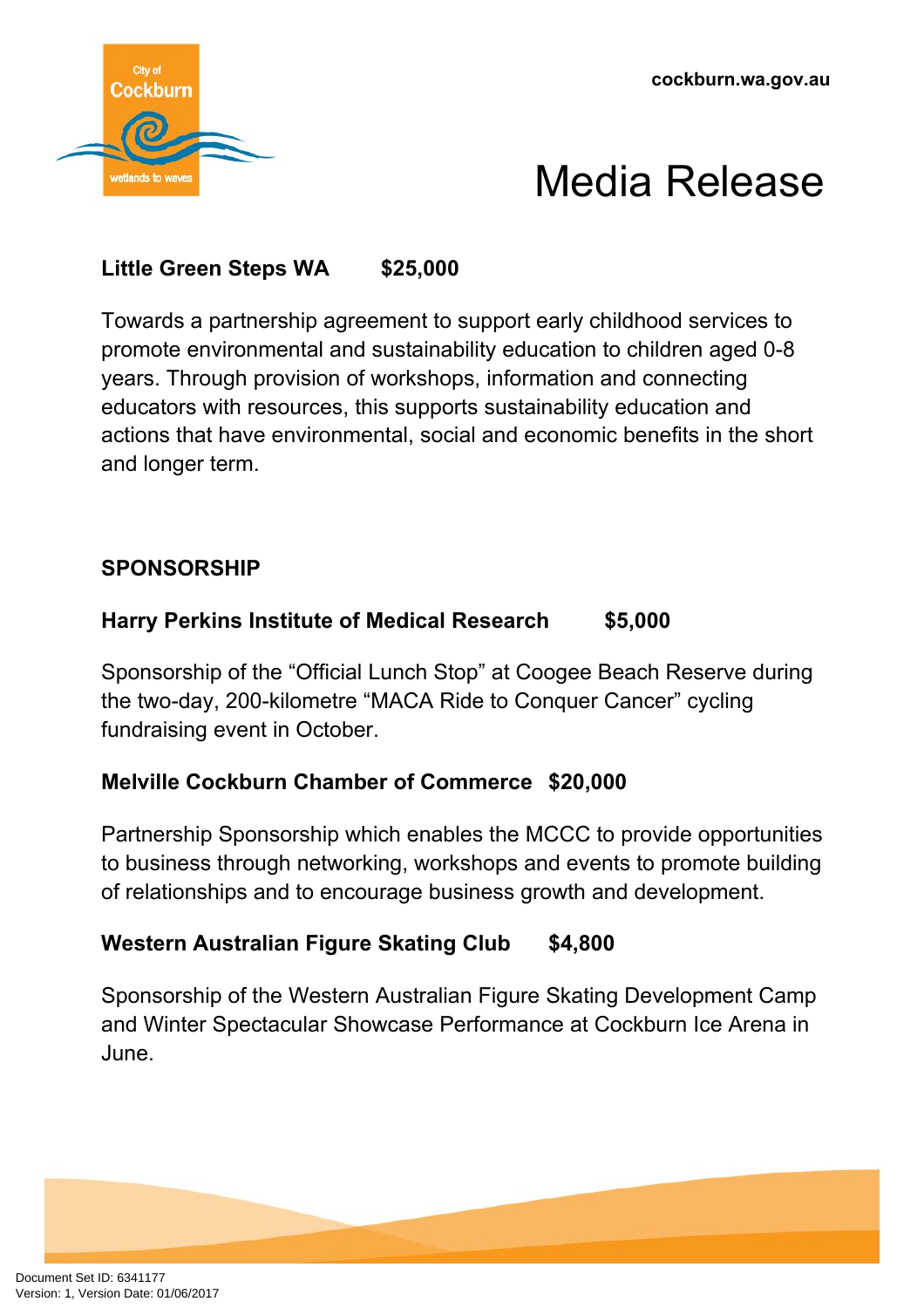

## **Cancer Council WA \$5,000**

Sponsorship of the Relay for Life South Metro 24-hour fundraising event in 2017, to be held at the Success Regional Sporting Facility.

#### **COMMUNITY GRANTS**

#### **Yangebup Family Centre \$2,000**

Towards the Yangebup Family Centre Community Open Day – Celebrating 25 years event. This will take place in August at the family centre.

#### **Atwell Scout Group \$2470.30**

Towards the replenishment of scout camping and recreation equipment.

#### **Leeming Area Community Bands \$5,000**

Towards the establishment of a new Training Band, and specifically towards the Music Director's time, music books and sheets and advertising for participants in Cockburn.

## **City of Cockburn Pipe Band \$1,420**

Towards the purchase and freight of a new Snare Drum.

#### **Lakeland Senior High School P&C \$2,000**

Towards the 2017 Mentally Healthy Day event and workshops open to the community.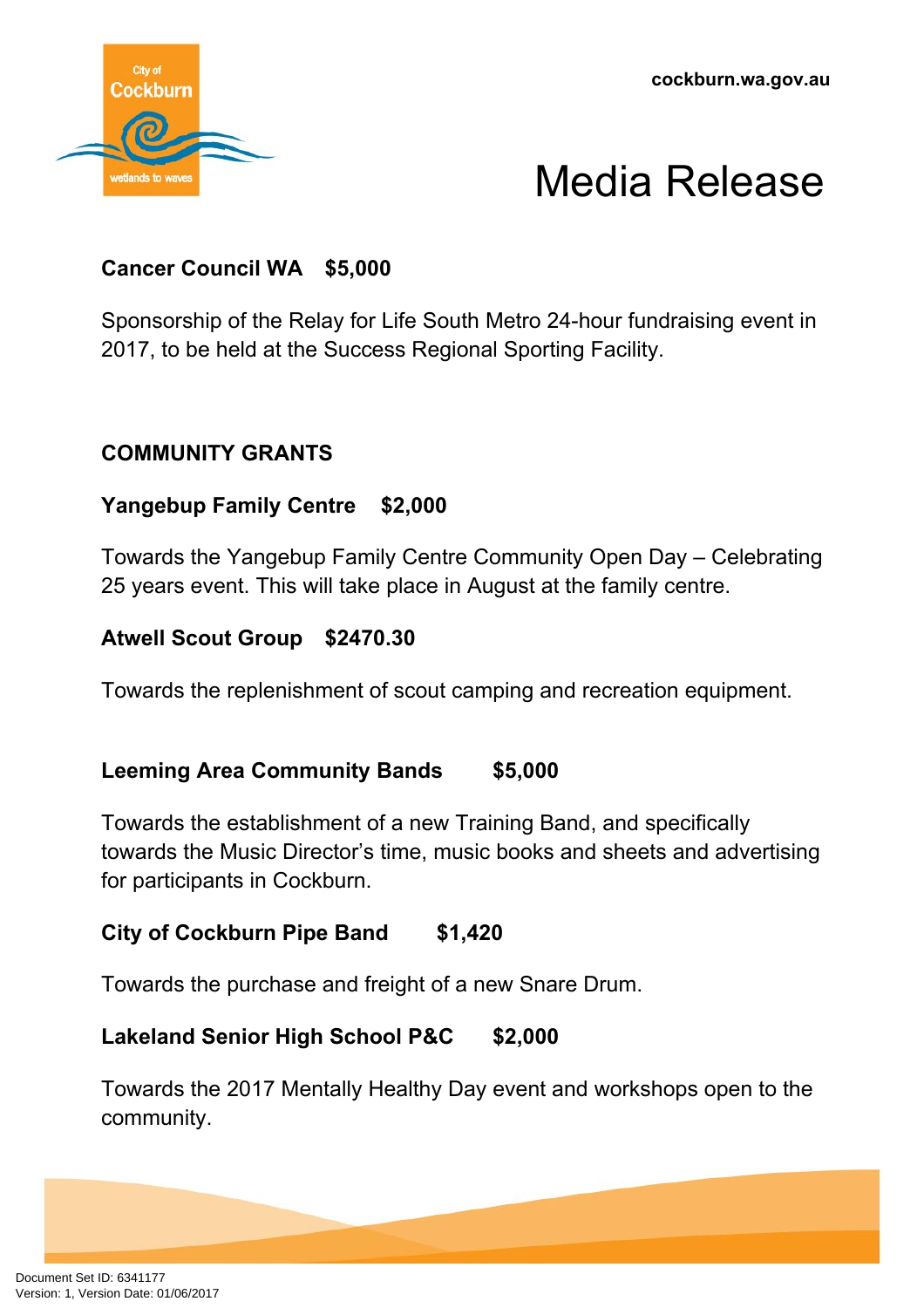



## **Success Playgroup \$2,000**

Towards the Outdoor Play project for an outdoor mini playset.

## **South Beach Community Group \$605**

Towards the development and purchase of a logo and banner for the group.

## **Centrepoint Church \$2,000**

Towards the hire of equipment for the Community Christmas Breakfast in 2017.

#### **Beeliar Residents Advancement Group (BRAG) \$1,000**

Towards equipment for events and set-up costs for BRAG to become reestablished.

## **Outback Academy Australia \$13,000**

Towards venue hire for the All Abilities Active Living Project and "Rolling with the Heelers" 12-month program. This program allows community members to sample wheelchair basketball and other adaptive and Paralympic sports during weekly training and mentoring programs, school visits, and a large community event to be held on the International Day of People with Disability in December.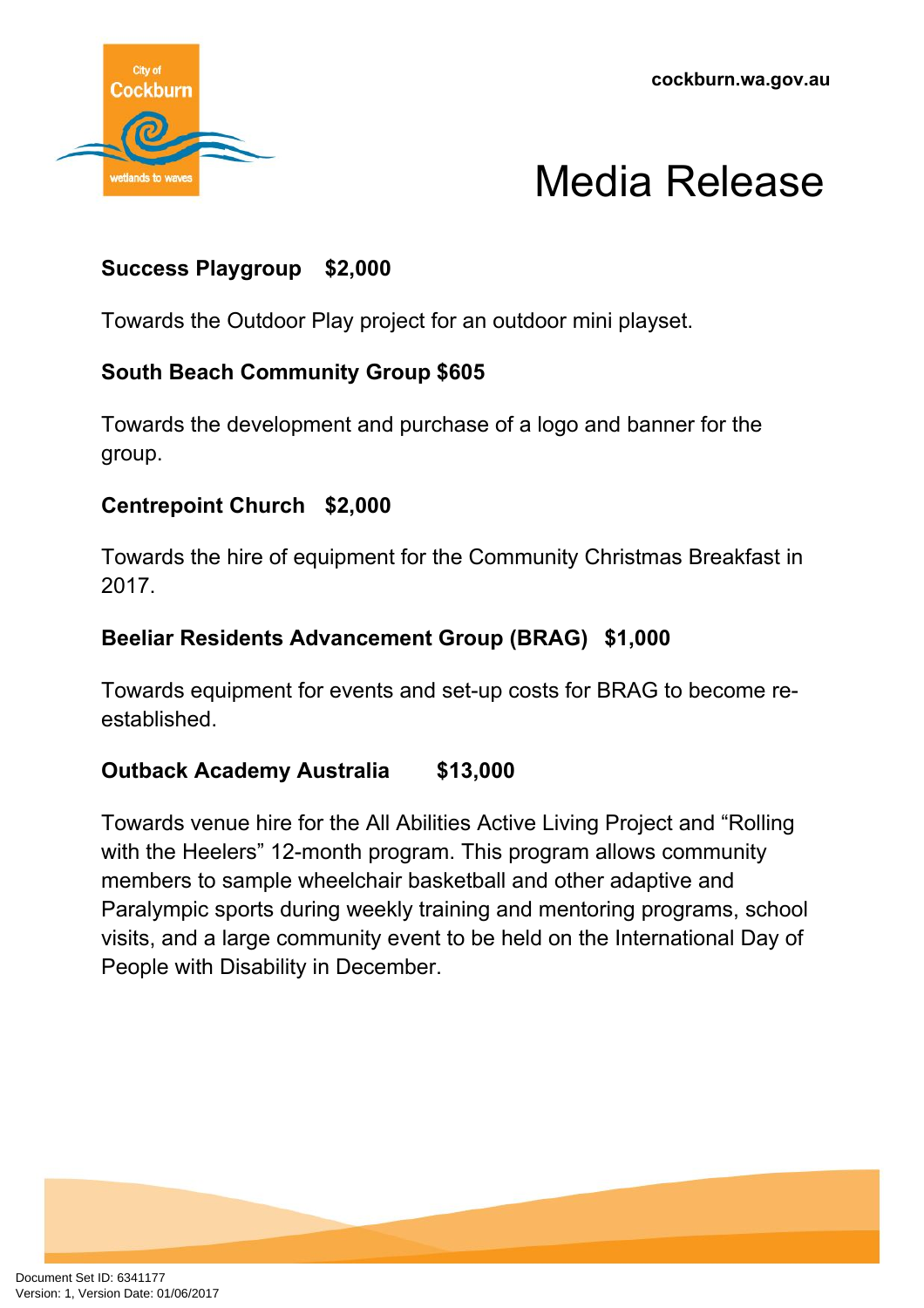



# **ENVIRONMENTAL EDUCATION GRANTS**

## **Newton Primary School \$1,000**

To engage local Aboriginal environmental educators to help celebrate NAIDOC week with activities for all year groups. Students will explore many aspects of Aboriginal culture; making hunting and gathering tools, learning about bush tucker and medicines and creating art pieces.

## **Jandakot Primary School \$1,000**

To work with local Aboriginal educators to deliver a program of culture and knowledge to expand the current sustainability practices program on offer and address key strategic areas of their school business plan.

## **Emmanuel Catholic College \$1,000**

To enable students to learn from experts in the field of sustainable building design and building practices, namely the 'Green Gurus', who will work with all Year 10 Geography students investigating sustainable house and school design. And 'Organic Training Solutions' will work with Year 11 and 12 Business and Management Enterprise students researching elements of sustainable business practice.

## **South Coogee Primary School \$1,000**

To work with local environmental educators the 'Eco – Faeries' to empower students from Kindergarten to Year 6 to look further into how non-renewables resources can be better preserved. Through song, storytelling and dance they will inspire the students' creative minds to explore better practices.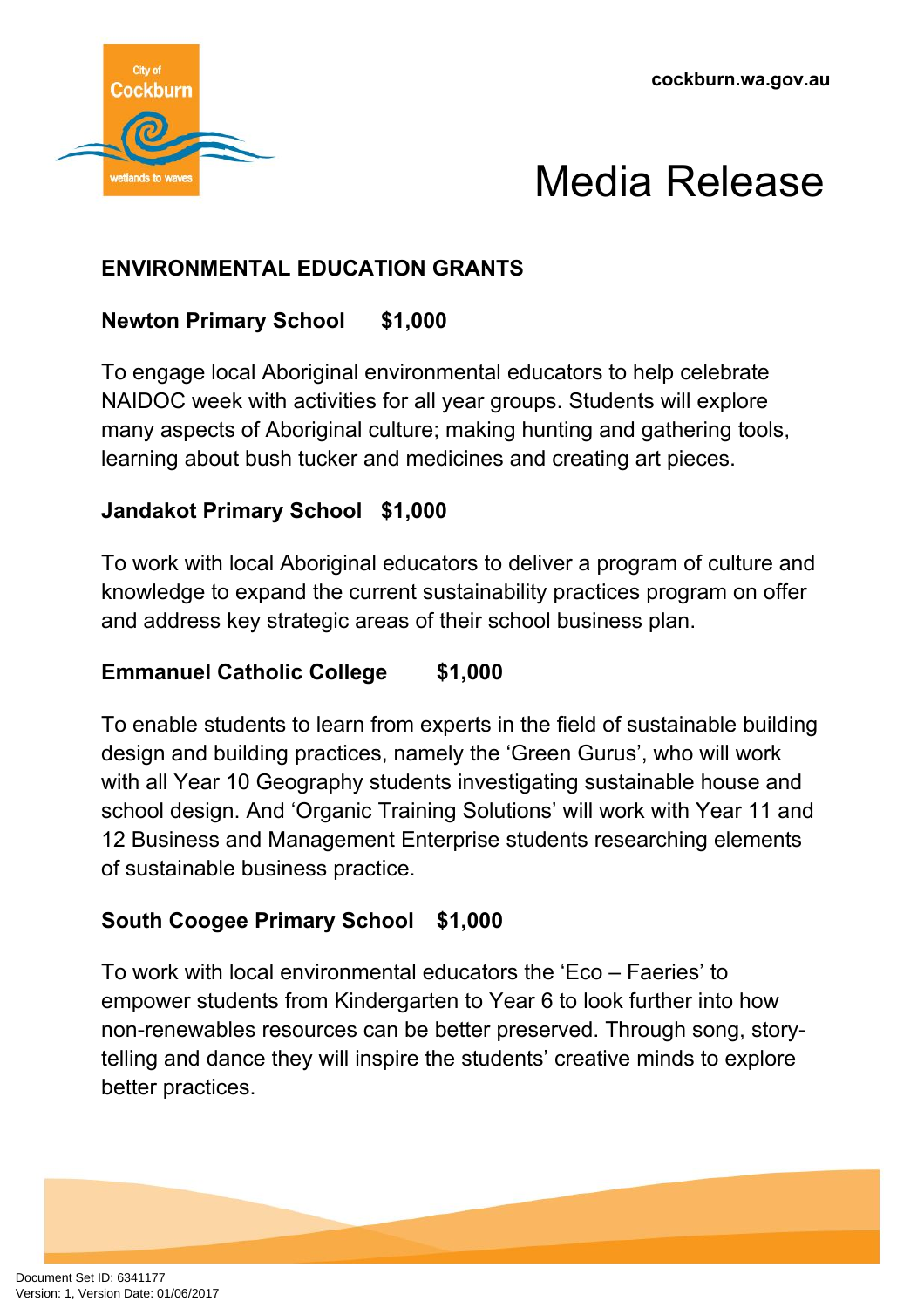



## **Coolbellup Learning Centre \$1,000**

The most powerful way to encourage Coolbellup's students to support environmentally sustainable practices of through caring for and respecting native and domestic wildlife. This grant will enable in-class sessions with Bush Wisdom – Reptile Awareness and Spineless Wonders to intrigue the students through native animals' experiences.

## **East Hamilton Hill Primary School \$1,000**

Science is front and centre for East Hamilton Hill and this grant will enable educators from Science Alive to come and inspire students to understand the world around them and how humans can best integrate into the natural world we live in. The in-class sessions will not only engage students but aid staff professional development.

## **Hammond Park Primary \$1,000**

The grant will enable the school to gain intercultural understanding through exposure to language and beliefs of indigenous culture by engaging local indigenous educators. This will allow students to compare their culture with that of Indigenous Australian, while supporting the HASS (Humanities and Social Sciences) knowledge and understanding inquiry skills.

## **Hammond Park Catholic Primary \$1,000**

With this grant the school will strengthen their environmental awareness programs on local flora and fauna, engaging with WA Birds of Prey and learning about the local birds that inhabit our local bushlands, wetlands and coastline and their importance in food webs and food chains.